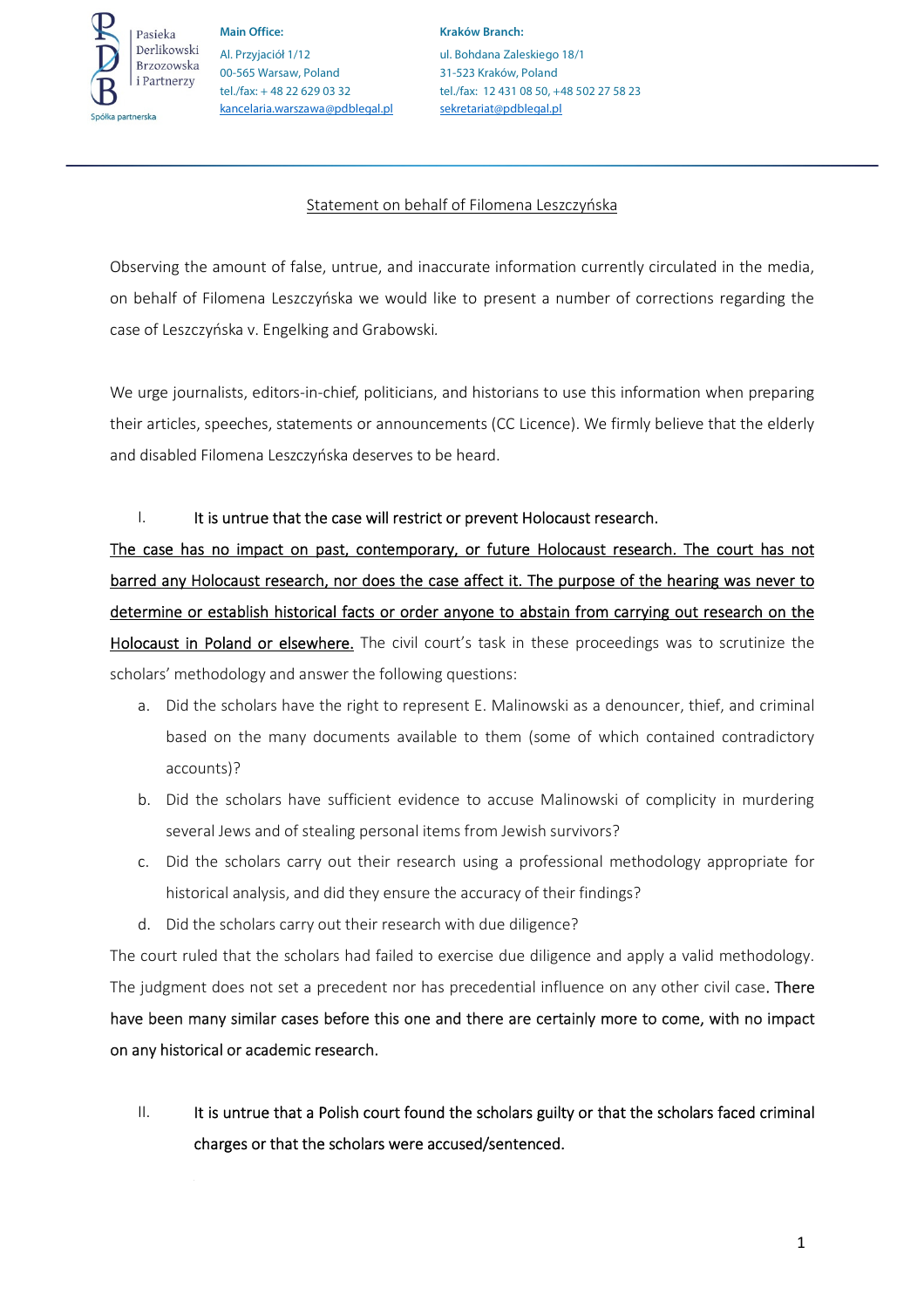

**Main Office: Kraków Branch: Kraków Branch:** Al. Przyjaciół 1/12 ul. Bohdana Zaleskiego 18/1 00-565 Warsaw, Poland 31-523 Kraków, Poland kancelaria.warszawa@pdblegal.pl sekretariat@pdblegal.pl

tel./fax: + 48 22 629 03 32 tel./fax: 12 431 08 50, +48 502 27 58 23

First of all, it was a typical civil lawsuit similar to many identical lawsuits filed in courts all over the world. In the past there have been many similar cases against scholars or historical institutions and no one was forced to abstain from carrying out historical or academic research or publishing their findings.

Secondly, the scholars were neither sued nor accused nor sentenced. They faced a civil lawsuit (a civil complaint). As they were never charged or accused, the court could not sentence them or find them guilty. F. Leszczyńska never brought or intended to bring criminal charges against B. Engelking and J. Grabowski.

# III. It is untrue that the Polish government or any Polish governmental agency or institution took part in, paid for, or was otherwise involved in the case.

First of all, all the attorneys handling the case worked *pro bono*. A Polish non-governmental organization, the Polish League Against Defamation, paid the court fee on behalf of Filomena Leszczyńska, who could not afford it. The Polish government has nothing to do with the lawsuit except for the fact that they financed Engelking and Grabowski's book (the Polish Ministry of Science and Higher Education had allotted a \$140,000 research grant to the scholars).

Neither F. Leszczyńska nor her lawyers ever contacted or were contacted by the Polish government or any member thereof, or a Polish governmental agency, whether prior to filing the lawsuit, during the court proceedings or after the issuing of the judgement. The lawyers have no knowledge as to whether the Polish government (or any member thereof) was even aware of the case before the judgement was handed down.

## IV. It is untrue that the Polish court held in favour of or addressed the rights of a deceased person.

The legal basis of the judgement was F. Leszczyńska's personality right to keep her late relative in remembrance. The court adjudicated, addressed, and affirmed the personality rights of F. Leszczyńska, not those of the late Edward Malinowski. The right to keep a good memory of one's loved ones is part of the human right to private and family life (guaranteed in many international statutes and conventions, including the European Convention on Human Rights and Fundamental Freedoms, article 8).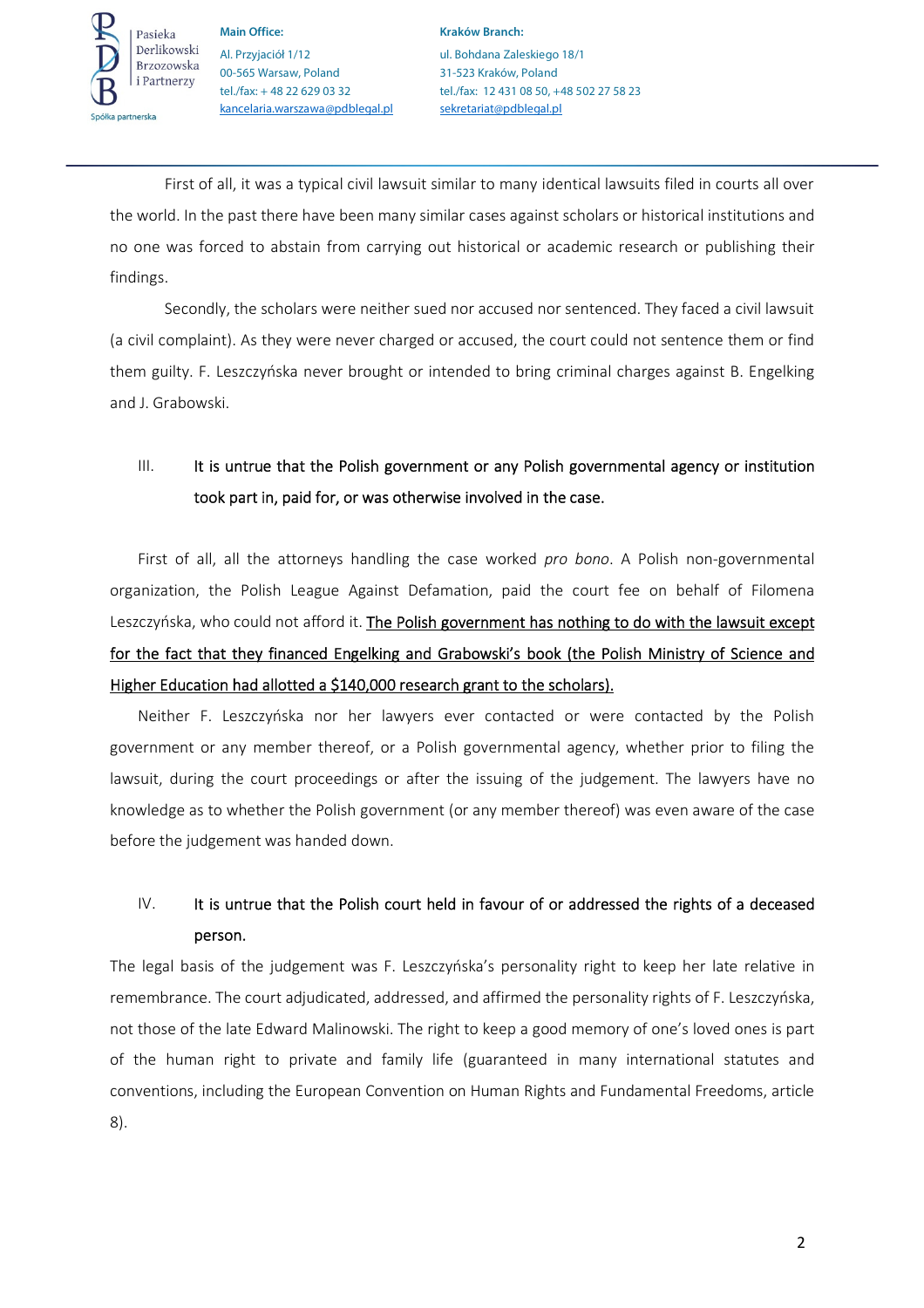

**Main Office: Kraków Branch:**  Al. Przyjaciół 1/12 ul. Bohdana Zaleskiego 18/1 00-565 Warsaw, Poland 31-523 Kraków, Poland kancelaria.warszawa@pdblegal.pl sekretariat@pdblegal.pl

tel./fax: + 48 22 629 03 32 tel./fax: 12 431 08 50, +48 502 27 58 23

The court therefore did not pronounce the defaming of a deceased person, but only confirmed that F. Leszczyńska's personality right to keep a good memory of the late Edward Malinowski had been violated.

# V. It is untrue that the plaintiff Filomena Leszczyńska was manipulated/forced/persuaded/conscripted by the Polish government (or any member thereof) or by any Polish organisation to bring the lawsuit.

The plaintiff testified that she had heard a defamatory statement about her late uncle on the radio. She did not know what to do about it. Her uncle E. Malinowski had been described in an academic publication (sponsored by the Polish government) as a thief complicit in the murder of several Jews, with no substantive evidence to prove it. It was she who asked a Polish NGO to help her, not the other way around.

It should be noted that F. Leszczyńska is an 81-year-old, disabled woman of modest means, living in a small village in Poland with no internet access, excluded because she is neither rich nor famous, nor educated to university level. Filomena Leszczyńska was the only plaintiff in the case and it was she who made her independent choice to file a lawsuit and bring the case before a Polish court.

# VI. It is untrue and slanderous that Malinowski led Germans to Jews or betrayed Jews or was an accomplice/complicit in murdering Jews in Malinowo.

The Polish court held that there was no evidence that Malinowski had been involved in exposing the Jews. Secondly, the author of the chapter in which he is mentioned, B. Engelking, testifying in court admitted to having confused two men bearing the same name. She had also confused the number of Jews killed (according to Malinowski's court records there were 18 Jews, while Engelking speaks of "several dozen"). Third, the sons of the survivor (who were called as witnesses by the defendants) denied that the survivor had ever represented E. Malinowski to them as the man who had betrayed a group of Jews in Malinowo in 1943.

It is worth noting that three Jews (two of whom were eyewitnesses and were hiding in Malinowski's house at the time) and almost the entire village of Malinowo testified in defense of Malinowski at his trial after the war. The Jews admitted that Malinowski had hidden them unpaid. One of the testimonies is crucial – that of Lejba Prybut. Prybut was an eyewitness of the events in 1943; he was a Jewish guerrilla fighter and he was helped by Malinowski gratuitously. After the war L. Prybut fearlessly accused the mayor of another Polish village of betraying a group of Jews and testified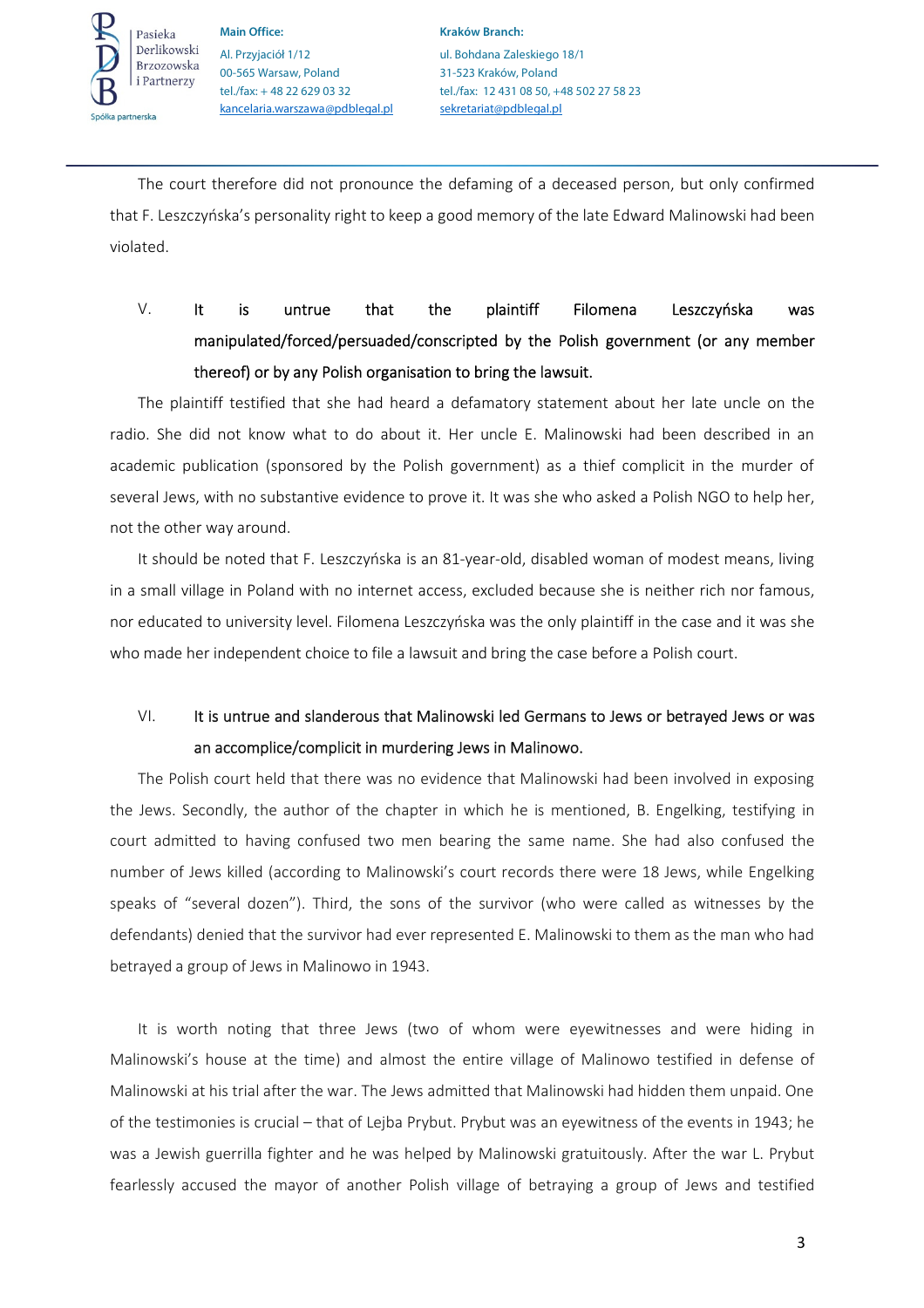

**Main Office: Kraków Branch: Kraków Branch:** Al. Przyjaciół 1/12 ul. Bohdana Zaleskiego 18/1 00-565 Warsaw, Poland 31-523 Kraków, Poland kancelaria.warszawa@pdblegal.pl sekretariat@pdblegal.pl

tel./fax: + 48 22 629 03 32 tel./fax: 12 431 08 50, +48 502 27 58 23

against him. We may therefore suppose that he would also have testified against Edward Malinowski had there been any grounds to do so. His testimony was vital in demonstrating Malinowski's innocence. It should be noted that B. Engelking must have been aware of these facts, since she cited Prybut's biography in the same book. She must also have been aware of the inconsistencies in Estera Drogicka's (Wiltgren's – i.e., the Jewish survivor's) testimonies given after the war (during Malinowski's trial, when she claimed he was innocent) and in her 1996 interview for the Shoah Foundation (when she incriminated *a* Malinowski – and there were several in the village – but also admitted to only knowing about the events of 1943 from hearsay). Despite these numerous doubts (and the fact that the sole potentially incriminating statement was made 53 years after the events), the scholars nonetheless chose to represent Edward Malinowski as a denouncer and despoiler though no unequivocal proof existed.

### Summary:

- 1. The case has no influence on Holocaust research or debate. If scholars carry out their research with due diligence – even in the case of a potential libel lawsuit – the court must dismiss the claims of plaintiffs. It must be noted that anyone (including scholars, politicians, journalists, etc.) can be sued for libel. It is the court that assesses the evidence and issues a judgement.
- 2. F. Leszczyńska's lawsuit and the court judgement affect only the parties to the proceedings and no one else. In no way does the judgement prohibit or restrict Holocaust research.
- 3. The lawsuit was a civil, not a criminal one; the scholars were not accused. The plaintiff was a private individual and not the Polish government or any other Polish organisation or institution. The Polish government's only involvement was limited to having allotted funding for the scholars' publication (a research grant worth 140,000 USD).
- 4. The proceedings were based on the Polish Civil Code which has protected personality rights since 1964. One of the personality rights protected in entrenched and acknowledged legal doctrine is the right to keep a good memory of deceased relatives. Besides the Polish Civil Code, no other legal acts were invoked in the lawsuit.
- 5. The object of the lawsuit was not to establish historical facts. The court's task was only to examine whether the scholars had analyzed the available documents (many of them contradictory) with due diligence and drawn reasonable conclusions. The Polish court pointed out that unfortunately the scholars had failed to apply due diligence, which violated the rights of E. Malinowski's niece (F. Leszczyńska).
- 6. It was not a Strategic Lawsuit against Public Participation.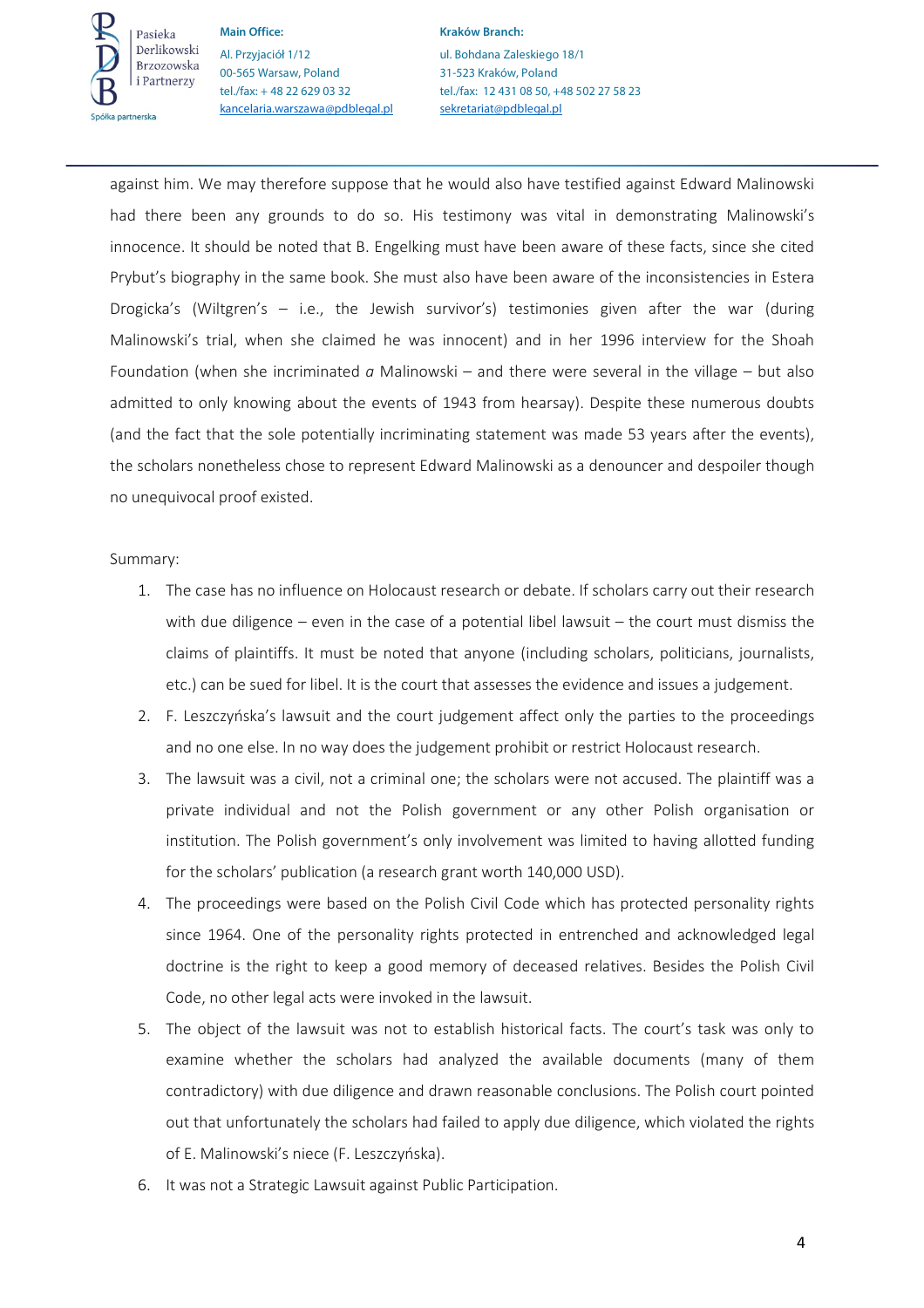

**Main Office:** Kraków Branch: Al. Przyjaciół 1/12 ul. Bohdana Zaleskiego 18/1 00-565 Warsaw, Poland 31-523 Kraków, Poland kancelaria.warszawa@pdblegal.pl sekretariat@pdblegal.pl

tel./fax: + 48 22 629 03 32 tel./fax: 12 431 08 50, +48 502 27 58 23

Below is a short summary of the historical facts relevant to Filomena Leszczyńska's lawsuit (none of which were established by the court). The historical facts are presented only for the benefit of readers.

| Year | Event                                                                                           |
|------|-------------------------------------------------------------------------------------------------|
| 1942 | The Germans liquidated the ghetto in Drohiczyn. The survivor and her family were hiding in      |
|      | the forest. The survivor's family (her sister along with her children as well as the survivor's |
|      | son) were captured. The survivor ran from the scene and arrived in Malinowo. She asked the      |
|      | mayor to rescue her and present her to the German authorities as a Pole who had escaped         |
|      | from forced labor. Malinowski complied with her request, saving her life.                       |
| 1943 | The Germans murdered 18 Jews in Malinowo.                                                       |
|      | According to eyewitnesses (including Jews - the guerrilla fighters Lejba Prybut and Chuna       |
|      | Kaplan) the Jews had been denounced by the forester from the nearby village of Czarna.          |
| 1944 | The survivor came to Malinowo on "leave" from Germany. She stayed in the house of another       |
|      | Edward Malinowski (hereinafter "young Edward Malinowski") – the last name was common in         |
|      | Malinowo. She became friends with the young Edward Malinowski's family. One day the wife        |
|      | of the forester of Czarna came to young Malinowski's house complaining that the guerrilla       |
|      | had killed her husband for betraying Jews in hiding - events that the survivor had not          |
|      |                                                                                                 |
|      | witnessed and only knew about from hearsay.                                                     |
| 1948 | The survivor submitted her resume to the UB (Security Office) $-$ she was a teacher at a        |
|      | summer camp for children of UB officials. In this resume she presented a different version of   |
|      | her escape to Germany and of the death of her family from the one in the account recorded       |
|      | for the Shoah Foundation.                                                                       |
| 1948 | A handful of Malinowo inhabitants, including the young E. Malinowski in whose house the         |
|      | survivor had stayed in 1944, wrote a letter to the Security Office, alleging E. Malinowski to   |
|      | have been a denouncer during WWII and to have had contacts with the anti-communist              |
|      | underground after the war. The prosecutors launched an investigation and filed charges. If      |
|      | convicted, Edward Malinowski could have received the death penalty.                             |
| 1949 | Almost the whole village of Malinowo sent a statement to the Stalinist prosecutor on behalf     |
|      | of Malinowski's innocence pointing out in particular that Malinowski had not betrayed the       |
|      | hiding place of the Jews in 1943.                                                               |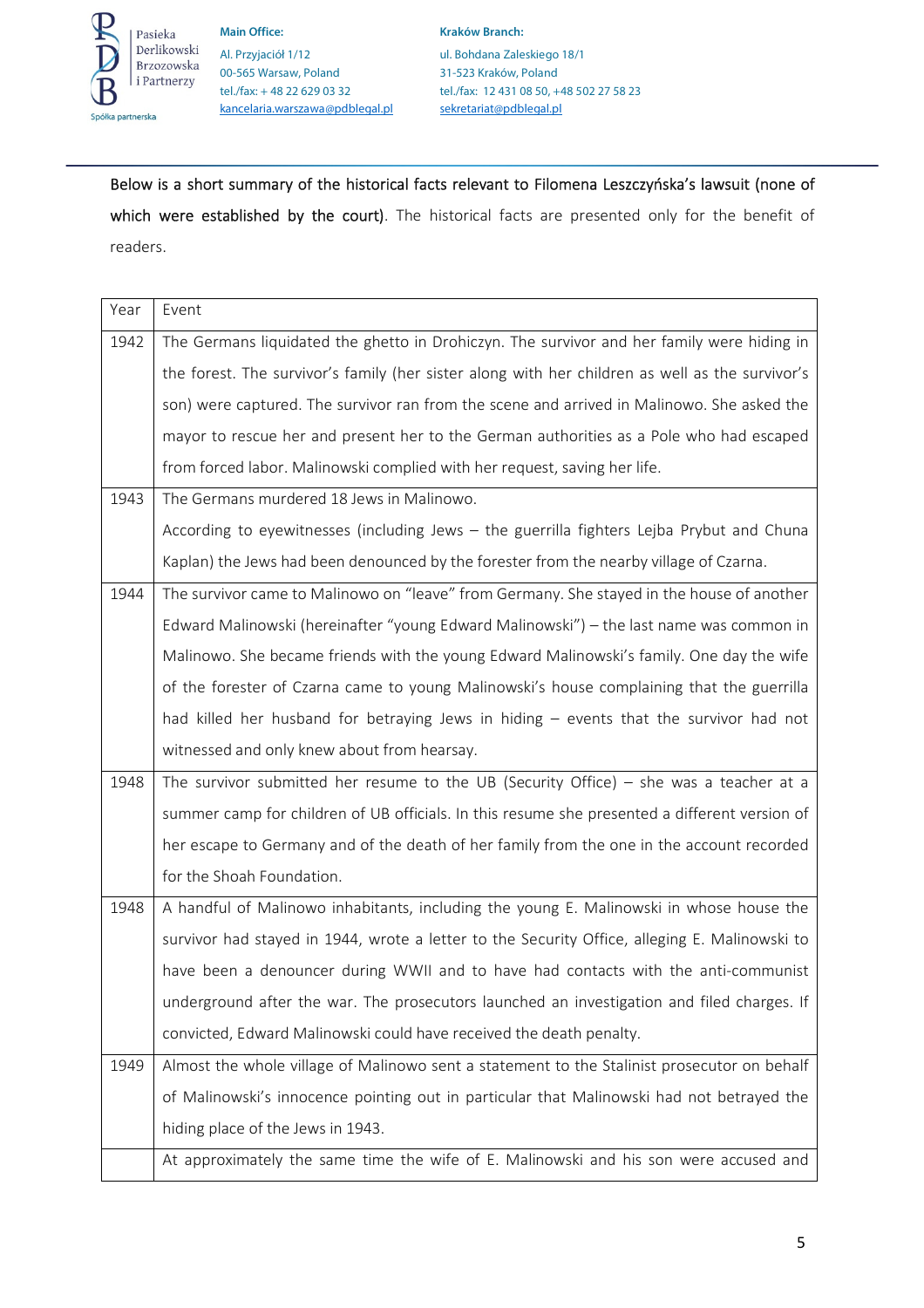

**Main Office: Kraków Branch: Kraków Branch: Kraków Branch:** 

Al. Przyjaciół 1/12 ul. Bohdana Zaleskiego 18/1 00-565 Warsaw, Poland 31-523 Kraków, Poland kancelaria.warszawa@pdblegal.pl sekretariat@pdblegal.pl

tel./fax: + 48 22 629 03 32 tel./fax: 12 431 08 50, +48 502 27 58 23

|      | sentenced to a term in prison for contacts with the anti-communist underground.                   |
|------|---------------------------------------------------------------------------------------------------|
| 1950 | Almost the whole village testified on behalf of Edward Malinowski during his trial. Three Jews,   |
|      | two of whom were eyewitnesses of the 1943 events and had been helped by Malinowski                |
|      | during the war, testified during the proceedings. One of the testimonies is of vital significance |
|      | - that of Lejba Prybut. Not only had he been a Jewish guerrilla fighter during WWII, but he       |
|      | was also a courageous man who accused the mayor of another village - Jóźwiak - of having          |
|      | betrayed Jews. Prybut's testimony was crucial in establishing the innocence of Malinowski.        |
|      | The author B. Engelking must have been aware of Prybut's testimony in Malinowski's trial          |
|      | since she described his indictment of mayor Jóźwiak in the same book (in the same chapter).       |
| 1950 | The communist court acquitted Malinowski despite the letter to the Security Office in which       |
|      | the informers accused Malinowski of contacts with the Polish anti-communist underground (a        |
|      | serious charge in postwar Poland).                                                                |
|      | Interestingly, the court file contains information that Malinowski had helped unknown Jews        |
|      | and an injured Soviet soldier during WWII. After the war his family had contacts with the         |
|      | Polish anti-communist underground.                                                                |
| 1996 | The survivor, Estera Drogicka (Wiltgren) recorded her testimony for the USC Shoah                 |
|      | Foundation. In the recording she mentions 5 Malinowskis: Edward Malinowski - the mayor of         |
|      | Malinowo since 1942/43; Adolf Malinowski - former mayor of Malinowo; the young Edward             |
|      | Malinowski; Edmund Malinowski, and a Malinowski with no name (whom she describes as a             |
|      | cousin of the young Edward Malinowski). She describes a visit by the denouncer's wife (the        |
|      | forester of Czarna) at the house of the young Edward Malinowski in 1944. Of the massacre          |
|      | the survivor says that before it occurred the traitor "and a Malinowski went to the               |
|      | <i>gendarmerie"</i> (presumably to denounce the Jews hiding in the forest). The survivor does not |
|      | explain which of the Malinowskis went to the gendarmerie, nor why a Malinowski went to the        |
|      | gendarmerie with the traitor. It must be noted that in fact nobody knows whether or not any       |
|      | Malinowski went to the gendarmerie. The survivor knew about the massacre of Jews by               |
|      | hearsay from the young Malinowski (who denounced Malinowski the mayor to the Secuirity            |
|      | Office after the war) – she was not in Malinowo in 1943 to witness it.                            |
|      | Moreover none of the people present in Malinowo on the day of the massacre confirmed that         |
|      | a Malinowski had gone to the gendarmerie. In fact they testified that it was the Germans who      |
|      | arrived at Malinowski's (the mayor's) house, ordered Malinowski to take a few men from the        |
|      | village, and ordered one of the inhabitants to summon the forester of Czarna. The forester        |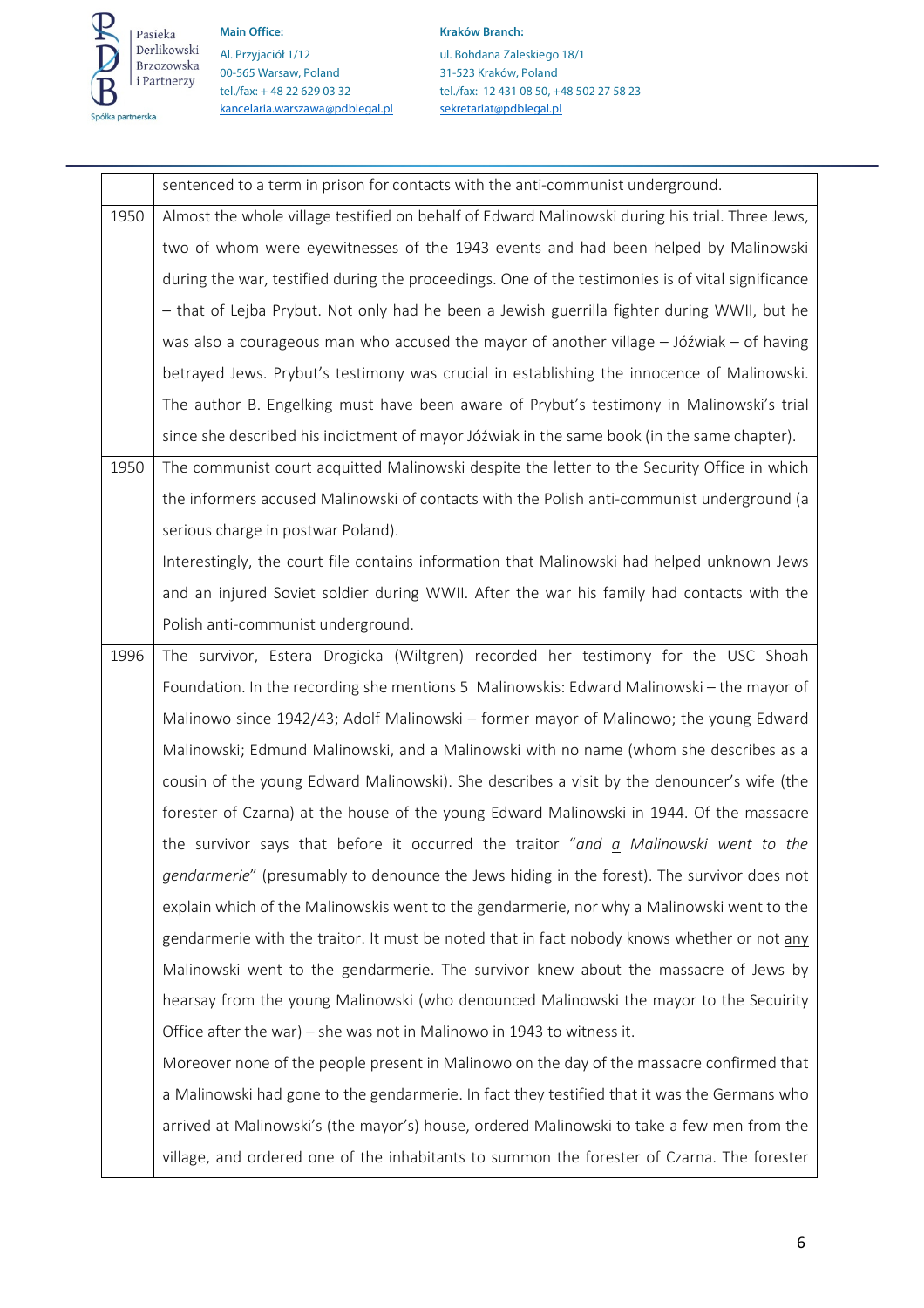

**Main Office:** Kraków Branch: Al. Przyjaciół 1/12 ul. Bohdana Zaleskiego 18/1 00-565 Warsaw, Poland 31-523 Kraków, Poland kancelaria.warszawa@pdblegal.pl sekretariat@pdblegal.pl

tel./fax: + 48 22 629 03 32 tel./fax: 12 431 08 50, +48 502 27 58 23

|      | (whom Prybut and Kaplan later identified as the denouncer) went with the Germans at the          |
|------|--------------------------------------------------------------------------------------------------|
|      | head of the group, Malinowski and the forcefully summoned inhabitants of Malinowo went           |
|      | behind. The Germans were shown the Jews' hiding place by the forester. When the Germans          |
|      | started to shoot at the Jews the group of inhabitants of Malinowo had not reached the forest     |
|      | yet (they were in a nearby field). After the massacre, the Germans made them bury the            |
|      | bodies.                                                                                          |
|      | And even assuming that a Malinowski had gone to the gendarmerie before the massacre -            |
|      | which one was it? Edward Malinowski – the mayor, Adolf Malinowski – the former mayor,            |
|      | Edmund Malinowki, the young Edward Malinowski, or the young Malinowski's cousin?                 |
|      | Assuming that it was Edward Malinowski (the mayor) nobody knew what he went to do there          |
|      | - was he there to accompany the denouncer, was he summoned by the Germans - what role            |
|      | (if any) did he play?                                                                            |
|      | It should also be pointed out that during WWII the Germans forcibly appointed a mayor in         |
|      | every village whose duty was to report any Jews to the Germans on pain of death to himself,      |
|      | his family, or the entire village. It would have taken extraordinary courage to assist any Jews, |
|      | as Malinowski did by helping Estera Drogicka (Wiltgren) and the Jewish guerrilla fighters,       |
|      | whom he regularly provided with food and shelter.                                                |
| 2019 | The survivor's sons (called as witnesses by the defense) testified that the survivor never       |
|      | represented Edward Malinowski to them as the man responsible for the betrayal of a group of      |
|      | Jews and complicit in the massacre in the Malinowo forest in 1943.                               |

*For the record, the second son of Edward Malinowski – Henryk – hijacked a plane from Gdańsk and fled to Sweden in 1949. He asked for asylum which he was granted. It is a famous story of an escape from communist Poland.*